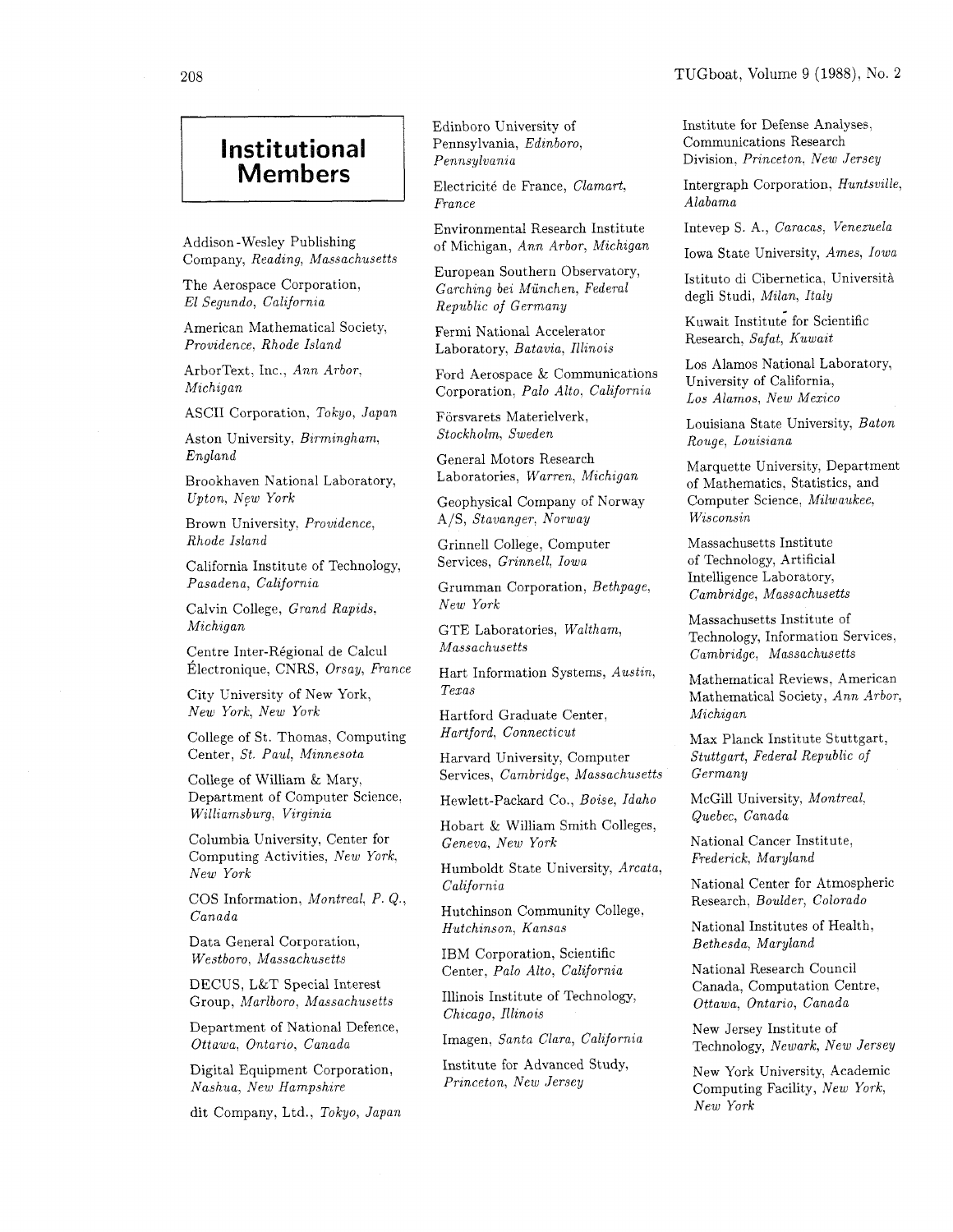Northeastern University, Academic Computing Services, Boston, Massachusetts

Online Computer Library Center, Inc. (OCLC), Dublin, Ohio

Pennsylvania State University, Computation Center, University Park, Pennsylvania

Personal TEX, Incorporated, Mill Valley, California

Purdue University, West Lafayette, Indiana

QMS, Inc, Mobile, Alabama

Queens College, Flushing, New York

Research Triangle Institute, Research Triangle Park, North Carolina

RE/SPEC, Inc., Rapid City, South Dakota

Rice University, Department of Computer Science, Houston, Texas

Ruhr Universitat Bochum, Bocham, Federal Republic of Germany

Rutgers University, Hill Center, Piscataway, New Jersey

St. Albans School, Mount St. Alban, Washington, D. C.

Sandia National Laboratories, Albuquerque, New Mexico

SAS Institute, Cary, North Carolina

Schlumberger Well Services, Houston, Texas

Science Applications International Corp., Oak Ridge, Tennessee

I. P. Sharp Associates, Palo Alto, California

Srnithsonian Astrophysical Observatory, Computation Facility, Cambridge, Massachusetts

Software Research Associates, Tokyo, Japan

Sony Corporation, Atsugi, Japan

Space Telescope Science Institute, Baltimore, Maryland

Springer-Verlag, Heidelberg, Federal Republic of Germany

Stanford Linear Accelerator Center (SLAC), Stanford, California

Stanford University, Computer Science Department, Stanford, California

Stanford University, ITS Graphics & Computer Systems, Stanford, California

State University of New York, Department of Computer Science, Stony Brook, New York

Stratus Computer, Inc., Marlboro, Massachusetts

Syracuse University, Syracuse, New York

Talaris Systems, Inc., San Diego, California

Texas A & M University, Computing Services Center, College Station, Texas

Texas A & M University, Department of Computer Science, College Station, Texas

Tribune TV Log, Glens Falls, New York

TRW, Inc., Redondo Beach, California

Tufts University, Medford, Massachusetts

TV Guide, Radnor, Pennsylvania

TYX Corporation, Reston. Virginia

UNI.C, Danmarks EDB-Center, Aarhus, Denmark

University College, Cork, Ireland

University of Alabama, Tuscaloosa, Alabama

University of British Columbia, Computing Centre, Vancouver, British Columbia, Canada

University of British Columbia, Mathematics Department, Vancouver, British Columbia, Canada

University of Calgary, Calgary, Alberta, Canada

University of California, Berkeley, Academic Computing Services, Berkeley, California

University of California, Berkeley, Computer Science Division, Berkeley, California

University of California, Irvine, Department of Mathematics, Irvine, California

University of California, Irvine, Information & Computer Science, Irvine, California

University of California, San Diego, La Jolla, California

University of California, San Francisco, San Francisco, California

University of Chicago, Computation Center, Chicago, Illinois

University of Chicago, Computer Science Department, Chicago, Illinois

University of Chicago, Graduate School of Business, Chicago, Illinois

University of Crete, Institute of Computer Science, Research Center, Heraklio, Crete, Greece

University of Delaware, Newark, Delaware

University of Exeter, Computer Unit, Exeter, Devon, England

University of Glasgow, Glasgow, Scotland

University of Groningen, Groningen, The Netherlands

University of Illinois at Chicago, Computer Center, Chicago, Illinois

University of Illinois at Urbana-Champaign, Computer Science Department, Urbana, Illinois

University of Kansas, Academic Computing Services, Lawrence, Kansas

University of Maryland, College Park, Maryland

University of Massachusetts, Amherst, Massachusetts